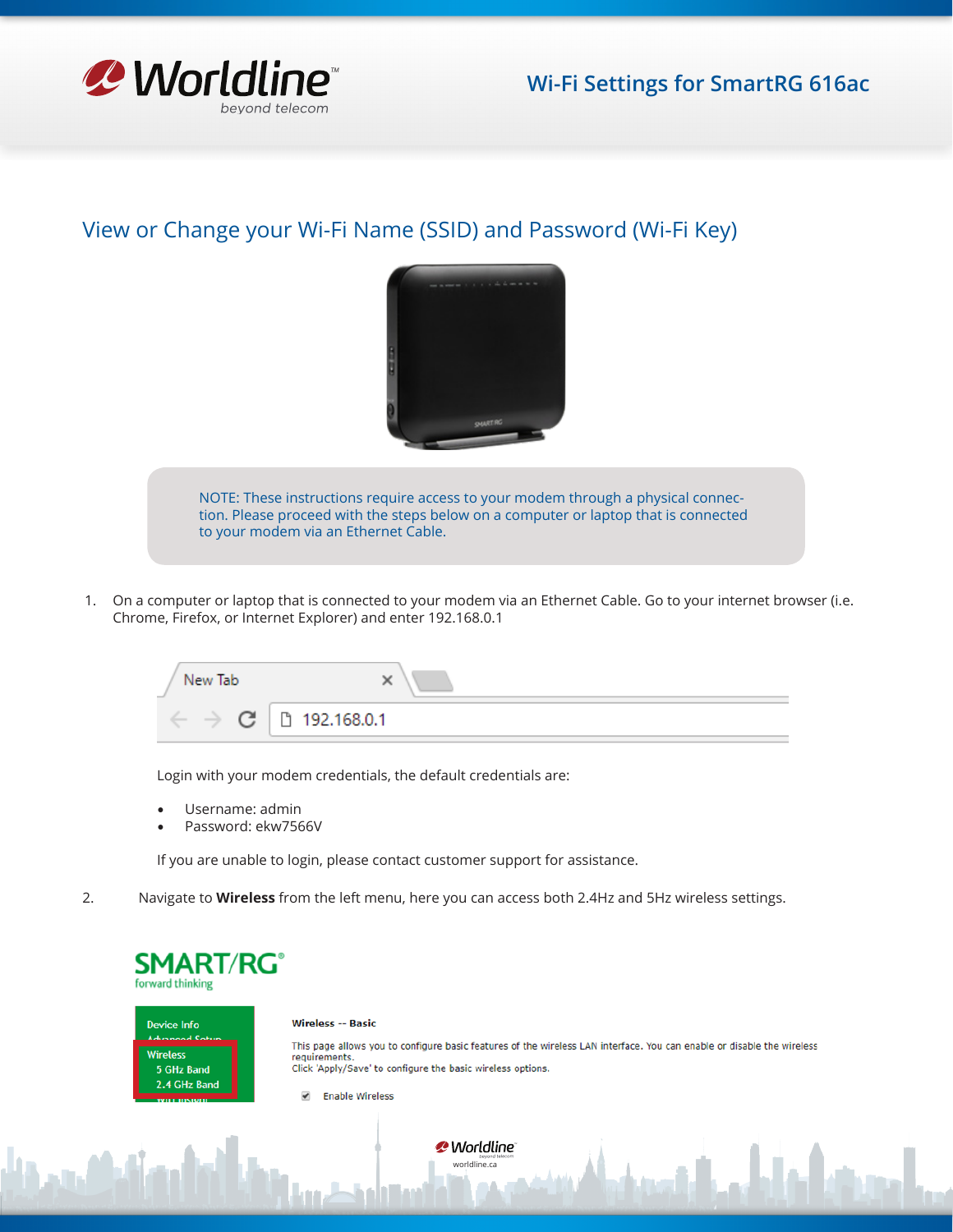

## **Wi-Fi Settings for SmartRG 616ac**

3. Under the basic menu, you can access SSID settings for either of your 2.4Hz or 5Hz network. The Wi-Fi password is changed in a different menu.

| <b>Device Info</b>                                                     | <b>Wireless -- Basic</b><br>This page allows you to configure basic features of the wireless LAN interface. You can enable or disable the wireless LAN interface<br>requirements.<br>Click 'Apply/Save' to configure the basic wireless options. |                                                   |               |                |                                 |                             |                               |                       |              |  |
|------------------------------------------------------------------------|--------------------------------------------------------------------------------------------------------------------------------------------------------------------------------------------------------------------------------------------------|---------------------------------------------------|---------------|----------------|---------------------------------|-----------------------------|-------------------------------|-----------------------|--------------|--|
| <b>Advanced Setup</b><br><b>Wireless</b><br>5 GHz Band<br><b>Basic</b> |                                                                                                                                                                                                                                                  |                                                   |               |                |                                 |                             |                               |                       |              |  |
| <b>Security</b>                                                        | <b>Enable Wireless</b><br>$\overline{\mathcal{L}}$                                                                                                                                                                                               |                                                   |               |                |                                 |                             |                               |                       |              |  |
| <b>MAC Filter</b><br><b>Wireless Bridge</b>                            | $\overline{\mathcal{L}}$<br><b>Enable WiFi Button</b>                                                                                                                                                                                            |                                                   |               |                |                                 |                             |                               |                       |              |  |
| Advanced                                                               | Enable Wireless Hotspot2.0<br>$\Box$                                                                                                                                                                                                             |                                                   |               |                |                                 |                             |                               |                       |              |  |
| <b>Station Info</b>                                                    | $\Box$                                                                                                                                                                                                                                           | <b>Hide Access Point</b>                          |               |                |                                 |                             |                               |                       |              |  |
| 2.4 GHz Band                                                           |                                                                                                                                                                                                                                                  |                                                   |               |                |                                 |                             |                               |                       |              |  |
| Wifi Insight                                                           | <b>Clients Isolation</b><br>▣                                                                                                                                                                                                                    |                                                   |               |                |                                 |                             |                               |                       |              |  |
| <b>Voice</b>                                                           | ⋒                                                                                                                                                                                                                                                | Disable WMM Advertise                             |               |                |                                 |                             |                               |                       |              |  |
| <b>Diagnostics</b>                                                     |                                                                                                                                                                                                                                                  | <b>Enable Wireless Multicast Forwarding (WMF)</b> |               |                |                                 |                             |                               |                       |              |  |
| <b>Diagnostics Tools</b>                                               |                                                                                                                                                                                                                                                  |                                                   |               |                |                                 |                             |                               |                       |              |  |
| <b>Management</b><br><b>Logout</b>                                     | SSID:                                                                                                                                                                                                                                            | SmartRG_TEST_5G                                   | 回             |                |                                 |                             |                               |                       |              |  |
|                                                                        |                                                                                                                                                                                                                                                  |                                                   |               |                |                                 |                             |                               |                       |              |  |
|                                                                        | Country:                                                                                                                                                                                                                                         | <b>UNITED STATES</b>                              |               |                |                                 |                             | $\overline{\mathbf{v}}$       |                       |              |  |
|                                                                        | Country RegRev 871<br>20<br>Max Clients:                                                                                                                                                                                                         |                                                   |               |                |                                 |                             |                               |                       |              |  |
|                                                                        |                                                                                                                                                                                                                                                  |                                                   |               |                |                                 |                             |                               |                       |              |  |
|                                                                        |                                                                                                                                                                                                                                                  |                                                   |               |                |                                 |                             |                               |                       |              |  |
|                                                                        |                                                                                                                                                                                                                                                  | <b>Wireless - Guest/Virtual Access Points:</b>    |               |                |                                 |                             |                               |                       |              |  |
|                                                                        |                                                                                                                                                                                                                                                  |                                                   |               |                | <b>Enable</b>                   |                             |                               |                       |              |  |
|                                                                        | <b>Enabled</b>                                                                                                                                                                                                                                   | <b>SSID</b>                                       | <b>Hidden</b> | <b>Isolate</b> | <b>WMM</b><br>Clients Advertise | <b>Enable</b><br><b>WMF</b> | <b>Enable</b><br><b>HSPOT</b> | Max<br><b>Clients</b> | <b>BSSID</b> |  |
|                                                                        | $\Box$                                                                                                                                                                                                                                           | wt0_Guest1                                        | 0             | 0              | $\Box$                          | $\blacktriangledown$        | $\qquad \qquad \Box$          | 20                    | N/A          |  |
|                                                                        |                                                                                                                                                                                                                                                  |                                                   | 0             | 0              | 0                               | $\blacktriangledown$        | $\Box$                        | 20                    | N/A          |  |
|                                                                        | $\Box$                                                                                                                                                                                                                                           | wl0 Guest2                                        |               |                |                                 |                             |                               |                       |              |  |

**Network Name (SSID):** This is the Wi-Fi network name, since this modem can broadcast both 2.4GHz and 5Hz networks simultaneously, you will want to differentiate them by name to reduce trouble with login later.

4. Click "**Apply**" to save any changes made, if you do not do this all changes will be lost.

*P* Worldline<sup>®</sup> <sup>weyond te</sup><br>worldline.ca